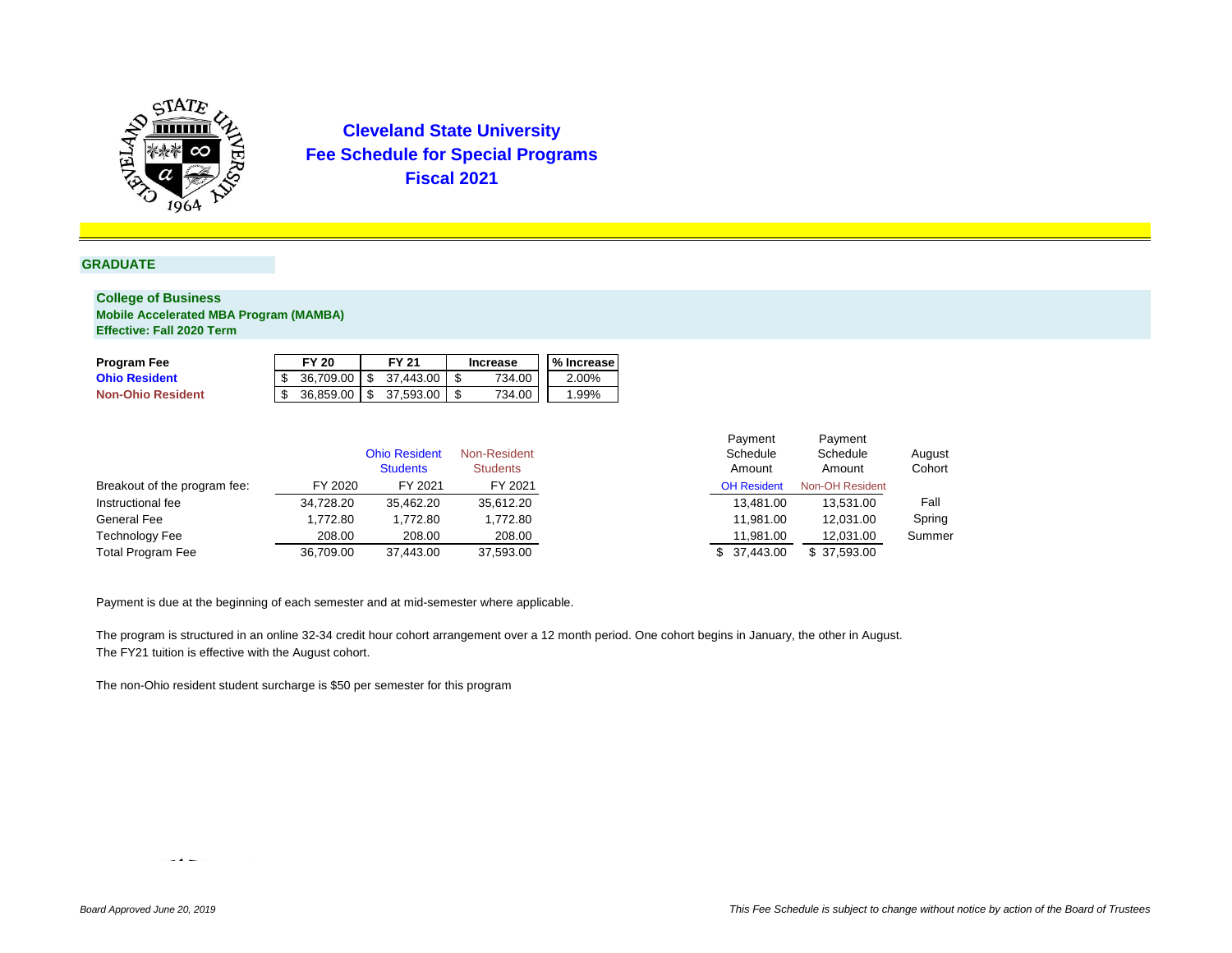

## **GRADUATE**

### **College of Business**

**Executive MBA Program (EMBA) Effective: Fall 2020 Term**

| Program Fee              | <b>FY 20</b> |     | FY 21                   | Increase | l % Increase |
|--------------------------|--------------|-----|-------------------------|----------|--------------|
| <b>Ohio Resident</b>     | 52.337.00    |     | $\frac{1}{5}$ 53.384.00 | 1.047.00 | 2.00%        |
| <b>Non-Ohio Resident</b> | 52.587.00    | -SS | 53.634.00               | 1.047.00 | 1.99%        |

|                              |           | <b>Ohio Resident</b> | Non-Resident    | Schedule           | Schedule        | August |
|------------------------------|-----------|----------------------|-----------------|--------------------|-----------------|--------|
|                              |           | <b>Students</b>      | <b>Students</b> | Amount             | Amount          | Cohort |
| Breakout of the program fee: | FY 2020   | FY 2021              | FY 2021         | <b>OH Resident</b> | Non-OH Resident |        |
| Instructional fee            | 49.551.50 | 50,598.50            | 50,848.50       | 10.676.00          | 10.726.00       | Fall   |
| General Fee                  | 2,493.00  | 2.493.00             | 2,493.00        | 10.677.00          | 10.727.00       | Spring |
| Technology Fee               | 292.50    | 292.50               | 292.50          | 10.677.00          | 10.727.00       | Summer |
| <b>Total Program Fee</b>     | 52.337.00 | 53.384.00            | 53,634.00       | 10.677.00          | 10.727.00       | Fall   |

| Payment            |  | Payment                |        |
|--------------------|--|------------------------|--------|
| Schedule           |  | Schedule               | August |
| Amount             |  | Amount                 | Cohort |
| <b>OH Resident</b> |  | <b>Non-OH Resident</b> |        |
| 10,676.00          |  | 10,726.00              | Fall   |
| 10,677.00          |  | 10,727.00              | Spring |
| 10,677.00          |  | 10.727.00              | Summer |
| 10,677.00          |  | 10,727.00              | Fall   |
| 10,677.00          |  | 10,727.00              | Spring |
| 53.384.00<br>\$    |  | \$53,634.00            |        |

Payment is due at the beginning of each semester.

The program is structured in a 45 credit hour cohort arrangement over a 19 month period. The single cohort begins in August. The FY21 tuition is effective with the August 2020 cohort.

The non-Ohio resident surcharge is \$50 per semester for this program

*<u>Contract Contract Contract Contract Contract Contract Contract Contract Contract Contract Contract Contract Contract Contract Contract Contract Contract Contract Contract Contract Contract Contract Contract Contract Con*</u>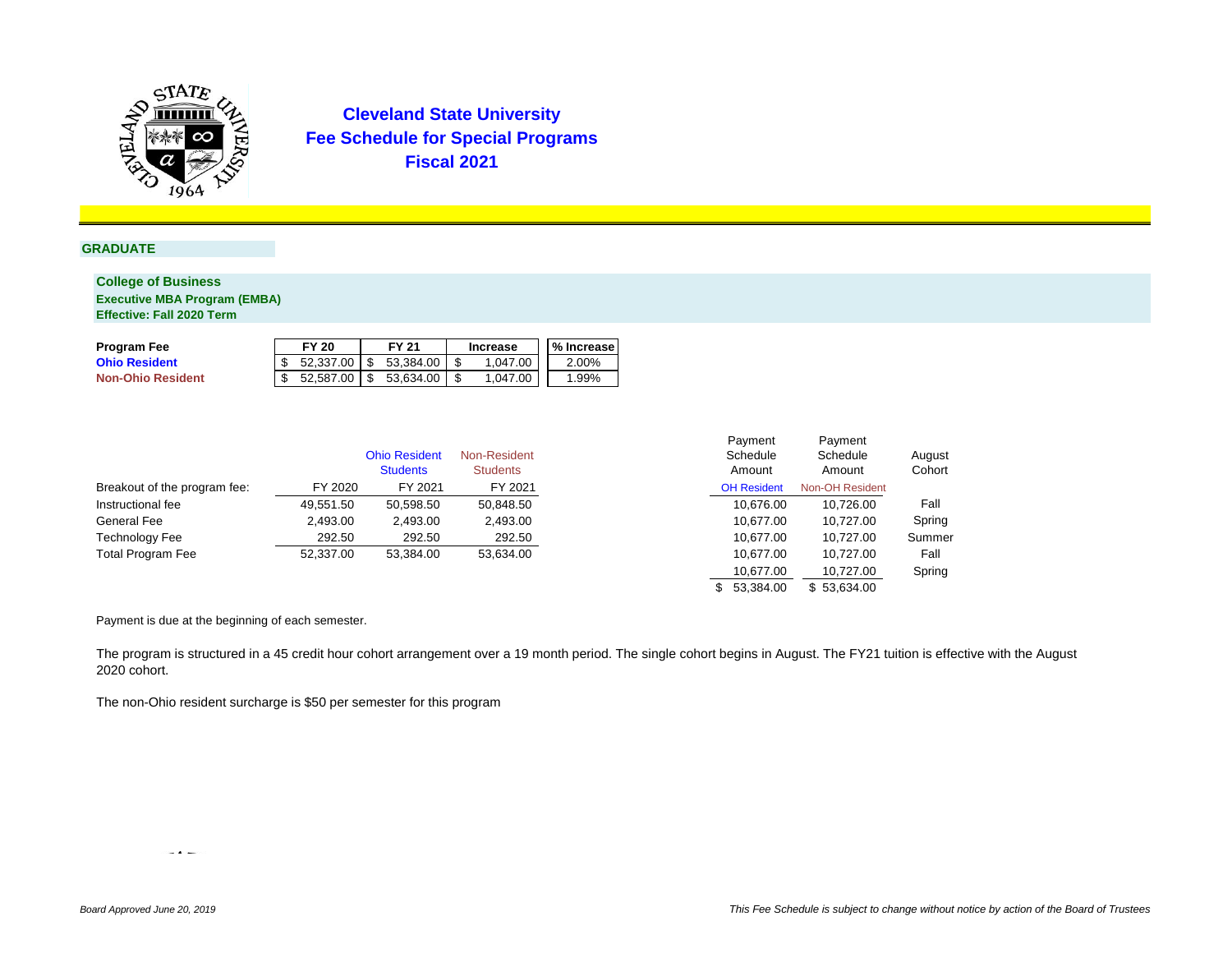

#### **GRADUATE**

## **Consortium Programs**

**Master of Public Health (MPH) Offered in Conjunction with the Northeastern Ohio Medical University (NEOMED) MPH Program Effective: Fall 2020 Term**

|                          |                                                |        |  | <b>ONE CREDIT HOUR</b> |                 |       | <b>ONE SEMESTER *</b> |            |                        |                |        |                                                     |        | <b>ACADEMIC YEAR</b> |                 |                 |  |        |       |  |  |  |
|--------------------------|------------------------------------------------|--------|--|------------------------|-----------------|-------|-----------------------|------------|------------------------|----------------|--------|-----------------------------------------------------|--------|----------------------|-----------------|-----------------|--|--------|-------|--|--|--|
|                          | FY 20<br>FY 21                                 |        |  |                        |                 |       | FY 20<br>Amount       |            | <b>FY 21</b><br>Amount |                |        |                                                     | FY 20  |                      | <b>FY 21</b>    |                 |  |        |       |  |  |  |
| Program Fee              | <b>CR HR</b><br><b>CRHR</b><br><b>Increase</b> |        |  |                        | <b>Increase</b> |       |                       |            |                        |                | Amount |                                                     | Amount |                      | <b>Increase</b> | <b>Increase</b> |  |        |       |  |  |  |
| <b>Ohio Resident</b>     |                                                | 598.00 |  | 610.00                 |                 | 12.00 |                       | 7.774.00 S |                        | $7.930.00$ S   |        | 156.00                                              |        | 15.548.00            |                 | 15.860.00       |  | 312.00 | 2.01% |  |  |  |
| <b>Non-Ohio Resident</b> |                                                | 601.85 |  | 613.85                 |                 | 12.00 |                       | 7.824.05 S |                        | $7,980.05$ \\$ |        | 156.00                                              |        | 15.648.10            |                 | 15.960.10       |  | 312.00 | .99%  |  |  |  |
|                          |                                                |        |  |                        |                 |       |                       |            |                        |                |        | 'Semester Tuition Band is 13 credit hours and above |        |                      |                 |                 |  |        |       |  |  |  |

|                                             |   | <b>FY 20</b>         |    | <b>FY 21</b> |  |    | <b>FY 20</b>             |     | <b>FY 21</b> |
|---------------------------------------------|---|----------------------|----|--------------|--|----|--------------------------|-----|--------------|
|                                             |   | Per Cr Hr            |    | Per Cr Hr    |  |    | Per Cr Hr                |     | Per Cr Hr    |
|                                             |   | <b>Ohio Resident</b> |    |              |  |    | <b>Non-Ohio Resident</b> |     |              |
| <b>Instructional Fee</b>                    |   | 536.10               |    | 548.10       |  |    | 539.95                   |     | 551.95       |
| <b>General Fee</b>                          |   | 55.40                |    | 55.40        |  |    | 55.40                    |     | 55.40        |
| <b>Technology Fee</b>                       |   | 6.50                 |    | 6.50         |  |    | 6.50                     |     | 6.50         |
| <b>Total Program Fee</b><br>per Credit Hour | S | 598.00               | \$ | 610.00       |  | S. | 601.85                   | \$. | 613.85       |

The non-Ohio resident student surcharge is \$3.85 per credit hour for this program

 $\rightarrow$   $\rightarrow$